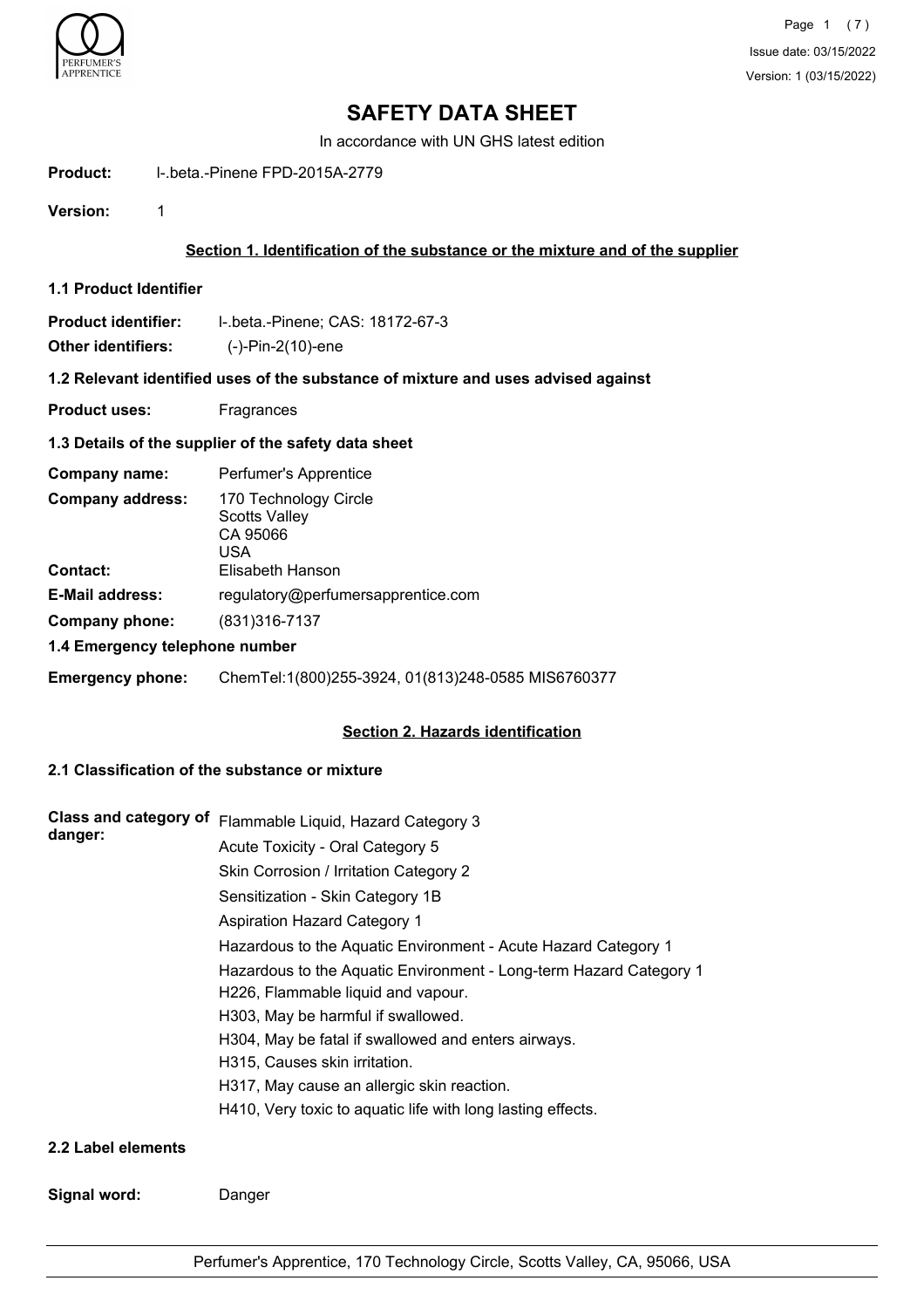

Page 2 (7) Issue date: 03/15/2022 Version: 1 (03/15/2022)

# **SAFETY DATA SHEET**

In accordance with UN GHS latest edition

| <b>Product:</b>                     | I-.beta.-Pinene FPD-2015A-2779                                                                                                                                                                                                                                                                                                                                                                                                                                                                                                                                                                                                                                                                                                                                                                                                                                                                                                                                                                                                                                                                                                                                                                                                                                                                                                                                                                                                                                  |
|-------------------------------------|-----------------------------------------------------------------------------------------------------------------------------------------------------------------------------------------------------------------------------------------------------------------------------------------------------------------------------------------------------------------------------------------------------------------------------------------------------------------------------------------------------------------------------------------------------------------------------------------------------------------------------------------------------------------------------------------------------------------------------------------------------------------------------------------------------------------------------------------------------------------------------------------------------------------------------------------------------------------------------------------------------------------------------------------------------------------------------------------------------------------------------------------------------------------------------------------------------------------------------------------------------------------------------------------------------------------------------------------------------------------------------------------------------------------------------------------------------------------|
| Version:                            | 1                                                                                                                                                                                                                                                                                                                                                                                                                                                                                                                                                                                                                                                                                                                                                                                                                                                                                                                                                                                                                                                                                                                                                                                                                                                                                                                                                                                                                                                               |
| <b>Hazard statements:</b>           | H226, Flammable liquid and vapour.<br>H303, May be harmful if swallowed.<br>H304, May be fatal if swallowed and enters airways.<br>H315, Causes skin irritation.<br>H317, May cause an allergic skin reaction.<br>H410, Very toxic to aquatic life with long lasting effects.                                                                                                                                                                                                                                                                                                                                                                                                                                                                                                                                                                                                                                                                                                                                                                                                                                                                                                                                                                                                                                                                                                                                                                                   |
| M factor:                           | None                                                                                                                                                                                                                                                                                                                                                                                                                                                                                                                                                                                                                                                                                                                                                                                                                                                                                                                                                                                                                                                                                                                                                                                                                                                                                                                                                                                                                                                            |
| <b>Precautionary</b><br>statements: | P210, Keep away from heat, sparks, open flames and hot surfaces. - No smoking.<br>P233, Keep container tightly closed.<br>P240, Ground/bond container and receiving equipment.<br>P241, Use explosion-proof electrical, ventilating and lighting equipment.<br>P242, Use only non-sparking tools.<br>P243, Take precautionary measures against static discharge.<br>P261, Avoid breathing vapour or dust.<br>P264, Wash hands and other contacted skin thoroughly after handling.<br>P272, Contaminated work clothing should not be allowed out of the workplace.<br>P273, Avoid release to the environment.<br>P280, Wear protective gloves/eye protection/face protection.<br>P301/310, IF SWALLOWED: Immediately call a POISON CENTER or doctor/physician.<br>P303/361/353, IF ON SKIN (or hair): Remove/take off immediately all contaminated clothing.<br>Rinse skin with water/shower.<br>P312, Call a POISON CENTRE or doctor/physician if you feel unwell.<br>P331, Do not induce vomiting.<br>P333/313, If skin irritation or rash occurs: Get medical advice/attention.<br>P362, Take off contaminated clothing and wash before reuse.<br>P370/378, In case of fire: Use carbon dioxide, dry chemical, foam for extinction.<br>P391, Collect spillage.<br>P403/235, Store in a well-ventilated place. Keep cool.<br>P405, Store locked up.<br>P501, Dispose of contents/container to approved disposal site, in accordance with local<br>regulations. |
| Pictograms:                         |                                                                                                                                                                                                                                                                                                                                                                                                                                                                                                                                                                                                                                                                                                                                                                                                                                                                                                                                                                                                                                                                                                                                                                                                                                                                                                                                                                                                                                                                 |
| <b>Other hazards:</b>               | None                                                                                                                                                                                                                                                                                                                                                                                                                                                                                                                                                                                                                                                                                                                                                                                                                                                                                                                                                                                                                                                                                                                                                                                                                                                                                                                                                                                                                                                            |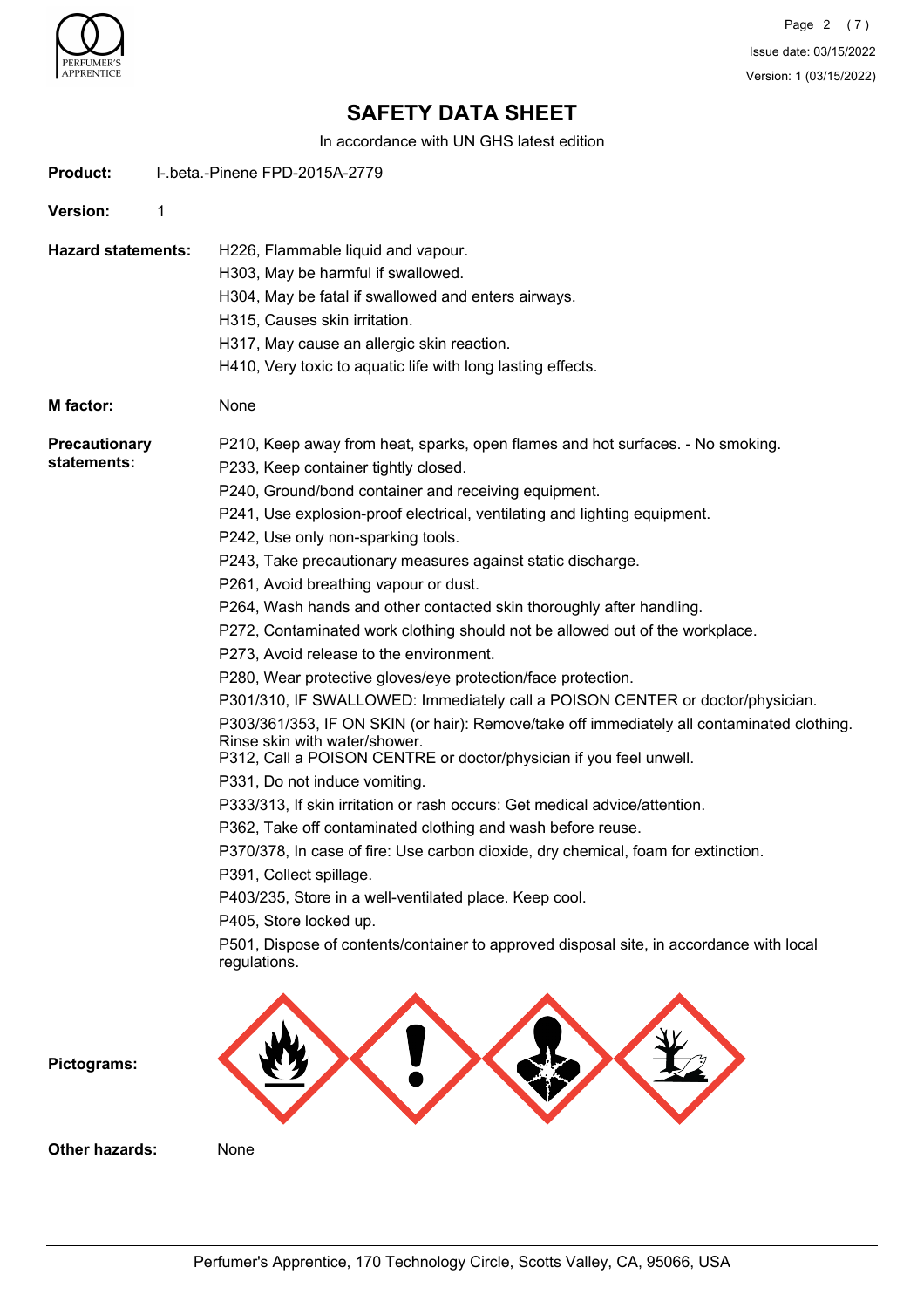

In accordance with UN GHS latest edition

**Product:** l-.beta.-Pinene FPD-2015A-2779

**Version:** 1

## **Section 3. Composition / information on ingredients**

**3.1 Substances**

**Product identifier:** l-.beta.-Pinene; CAS: 18172-67-3

## **Section 4. First-aid measures**

#### **4.1 Description of first aid measures**

IF SWALLOWED: Immediately call a POISON CENTER or doctor/physician. IF ON SKIN (or hair): Remove/take off immediately all contaminated clothing. Rinse skin with water/shower. Call a POISON CENTRE or doctor/physician if you feel unwell.

## **4.2 Most important symptoms and effects, both acute and delayed**

May be harmful if swallowed. May be fatal if swallowed and enters airways. Causes skin irritation. May cause an allergic skin reaction.

### **4.3 Indication of any immediate medical attention and special treatment needed**

None expected, see Section 4.1 for further information.

### **SECTION 5: Firefighting measures**

### **5.1 Extinguishing media**

Suitable media: Carbon dioxide, Dry chemical, Foam.

### **5.2 Special hazards arising from the substance or mixture**

In case of fire, may be liberated: Carbon monoxide, Unidentified organic compounds.

### **5.3 Advice for fire fighters:**

In case of insufficient ventilation, wear suitable respiratory equipment.

### **Section 6. Accidental release measures**

### **6.1 Personal precautions, protective equipment and emergency procedures:**

Avoid inhalation. Avoid contact with skin and eyes. See protective measures under Section 7 and 8.

### **6.2 Environmental precautions:**

Keep away from drains, surface and ground water, and soil.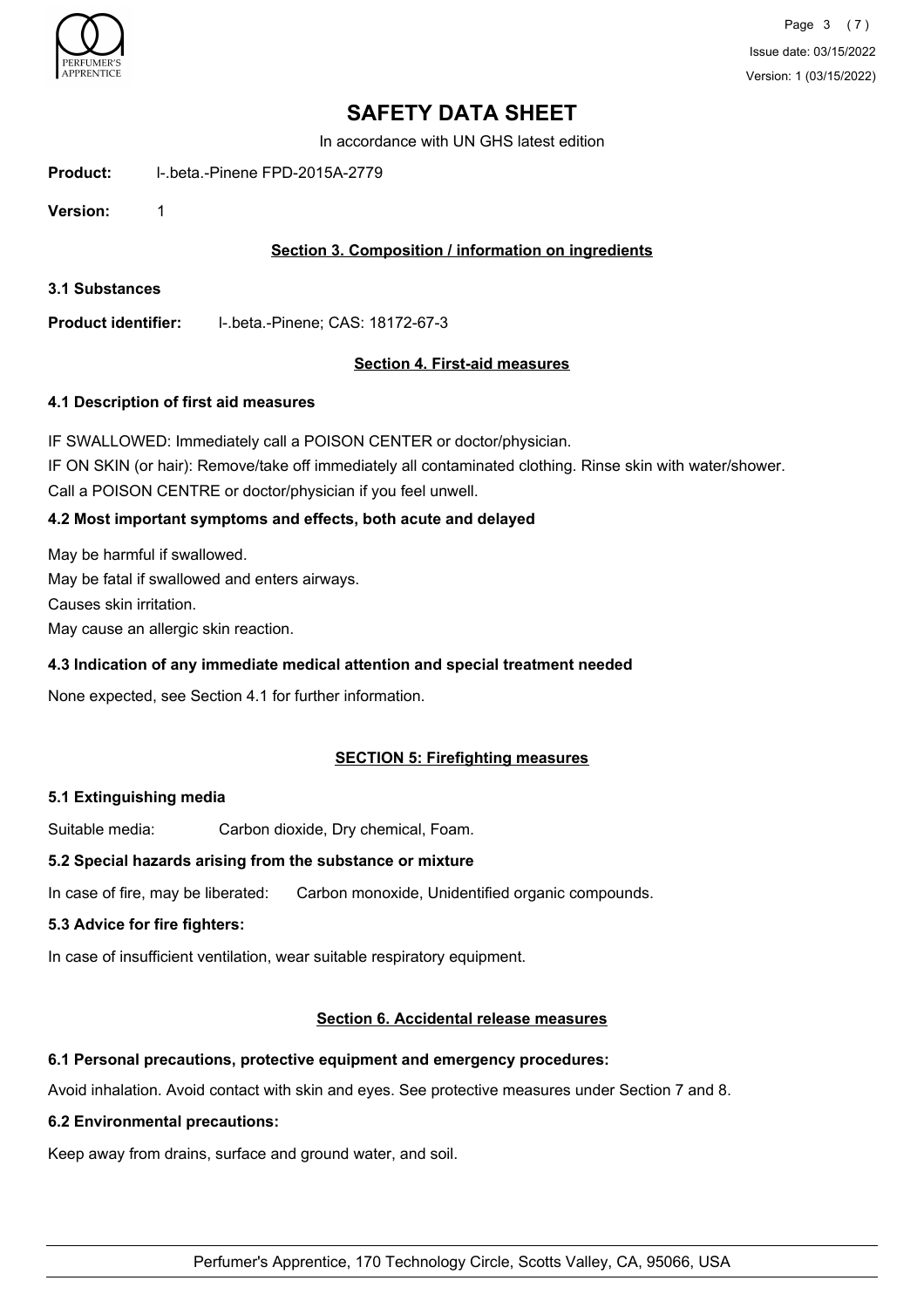

In accordance with UN GHS latest edition

**Product:** l-.beta.-Pinene FPD-2015A-2779

**Version:** 1

### **6.3 Methods and material for containment and cleaning up:**

Remove ignition sources. Provide adequate ventilation. Avoid excessive inhalation of vapours. Contain spillage immediately by use of sand or inert powder. Dispose of according to local regulations.

### **6.4 Reference to other sections:**

Also refer to sections 8 and 13.

### **Section 7. Handling and storage**

### **7.1 Precautions for safe handling:**

Keep away from heat, sparks, open flames and hot surfaces. - No smoking.

### **7.2 Conditions for safe storage, including any incompatibilities:**

Ground/bond container and receiving equipment. Use only non-sparking tools. Take precautionary measures against static discharge.

#### **7.3 Specific end use(s):**

Fragrances: Use in accordance with good manufacturing and industrial hygiene practices.

### **Section 8. Exposure controls/personal protection**

### **8.1 Control parameters**

Workplace exposure limits: Not Applicable

## **8.2 Exposure Controls**

### **Eye / Skin Protection**

Wear protective gloves/eye protection/face protection

### **Respiratory Protection**

Under normal conditions of use and where adequate ventilation is available to prevent build up of excessive vapour, this material should not require special engineering controls. However, in conditions of high or prolonged use, or high temperature or other conditions which increase exposure, the following engineering controls can be used to minimise exposure to personnel: a) Increase ventilation of the area with local exhaust ventilation. b) Personnel can use an approved, appropriately fitted respirator with organic vapour cartridge or canisters and particulate filters. c) Use closed systems for transferring and processing this material.

Also refer to Sections 2 and 7.

### **Section 9. Physical and chemical properties**

### **9.1 Information on basic physical and chemical properties**

| Appearance:                    | Liquid         |
|--------------------------------|----------------|
| Odour:                         | Not determined |
| pH:                            | Not determined |
| Initial boiling point / range: | 165 °C         |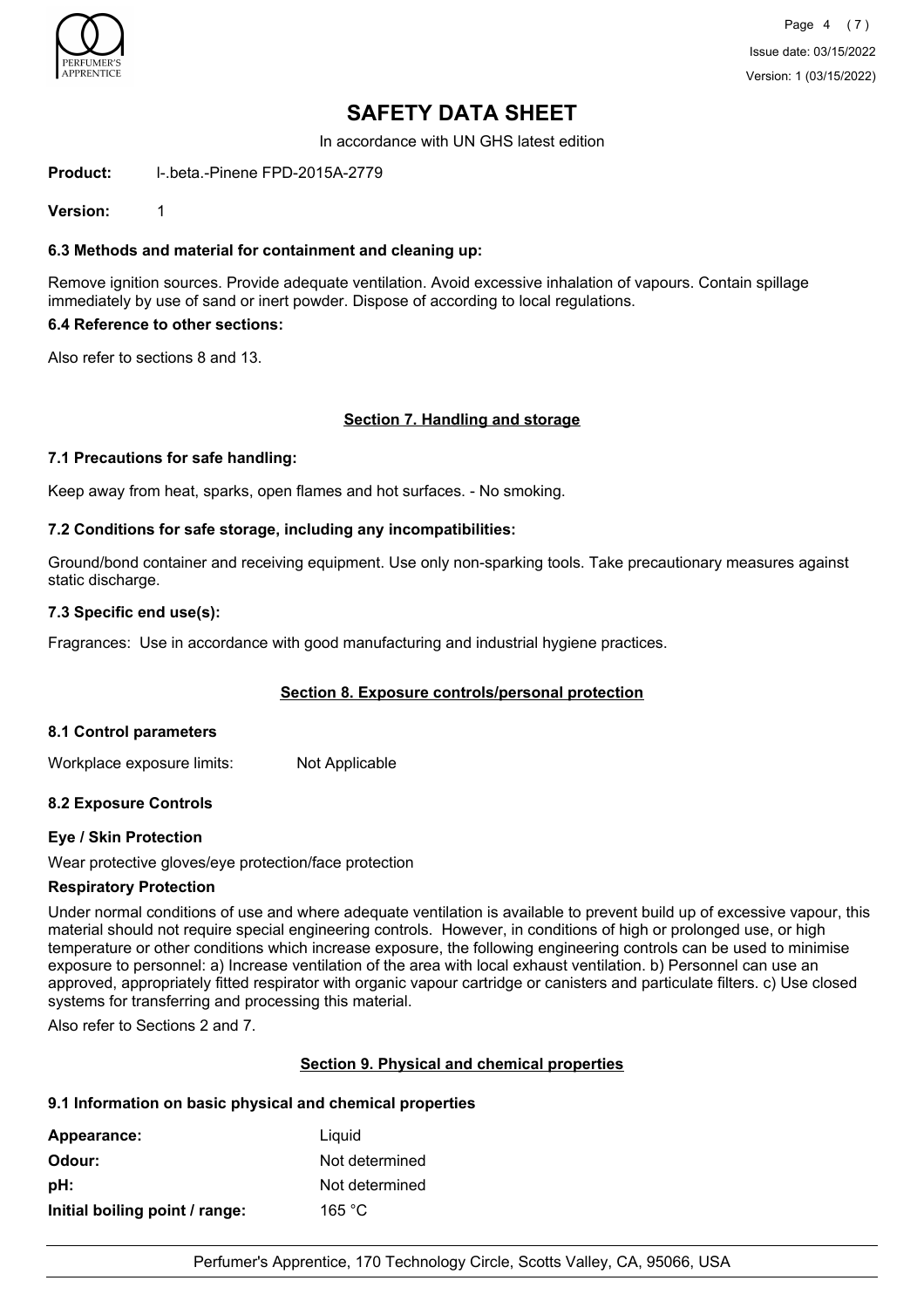

Page 5 (7) Issue date: 03/15/2022 Version: 1 (03/15/2022)

# **SAFETY DATA SHEET**

In accordance with UN GHS latest edition

| Product: | I-.beta.-Pinene FPD-2015A-2779 |
|----------|--------------------------------|
|          |                                |

**Version:** 1

| Flash point:             | 35 °C          |
|--------------------------|----------------|
| Vapour pressure:         | 2.000000       |
| <b>Relative density:</b> | Not determined |
| Solubility(ies):         | Not determined |
| 9.2 Other information:   | None available |

### **Section 10. Stability and reactivity**

#### **10.1 Reactivity:**

Presents no significant reactivity hazard, by itself or in contact with water.

#### **10.2 Chemical stability:**

Good stability under normal storage conditions.

### **10.3 Possibility of hazardous reactions:**

Not expected under normal conditions of use.

#### **10.4 Conditions to avoid:**

Avoid extreme heat.

**10.5 Incompatible materials:**

Avoid contact with strong acids, alkalis or oxidising agents.

### **10.6 Hazardous decomposition products:**

Not expected.

## **Section 11. Toxicological information**

### **11.1 Information on toxicological effects**

May be harmful if swallowed.

May be fatal if swallowed and enters airways.

Causes skin irritation.

May cause an allergic skin reaction.

**Assumed Toxicity Value (LD50 or ATE) for Acute Oral Toxicity:** 2500 mg/kg Assumed Toxicity Value (LD50 or ATE) for Acute Dermal Toxicity: Not Applicable **Assumed Toxicity Value (LC50 or ATE) for Acute Inhalation Toxicity:** Not Available **Inhalation Route:** Not Available

Refer to Section 2 for additional information.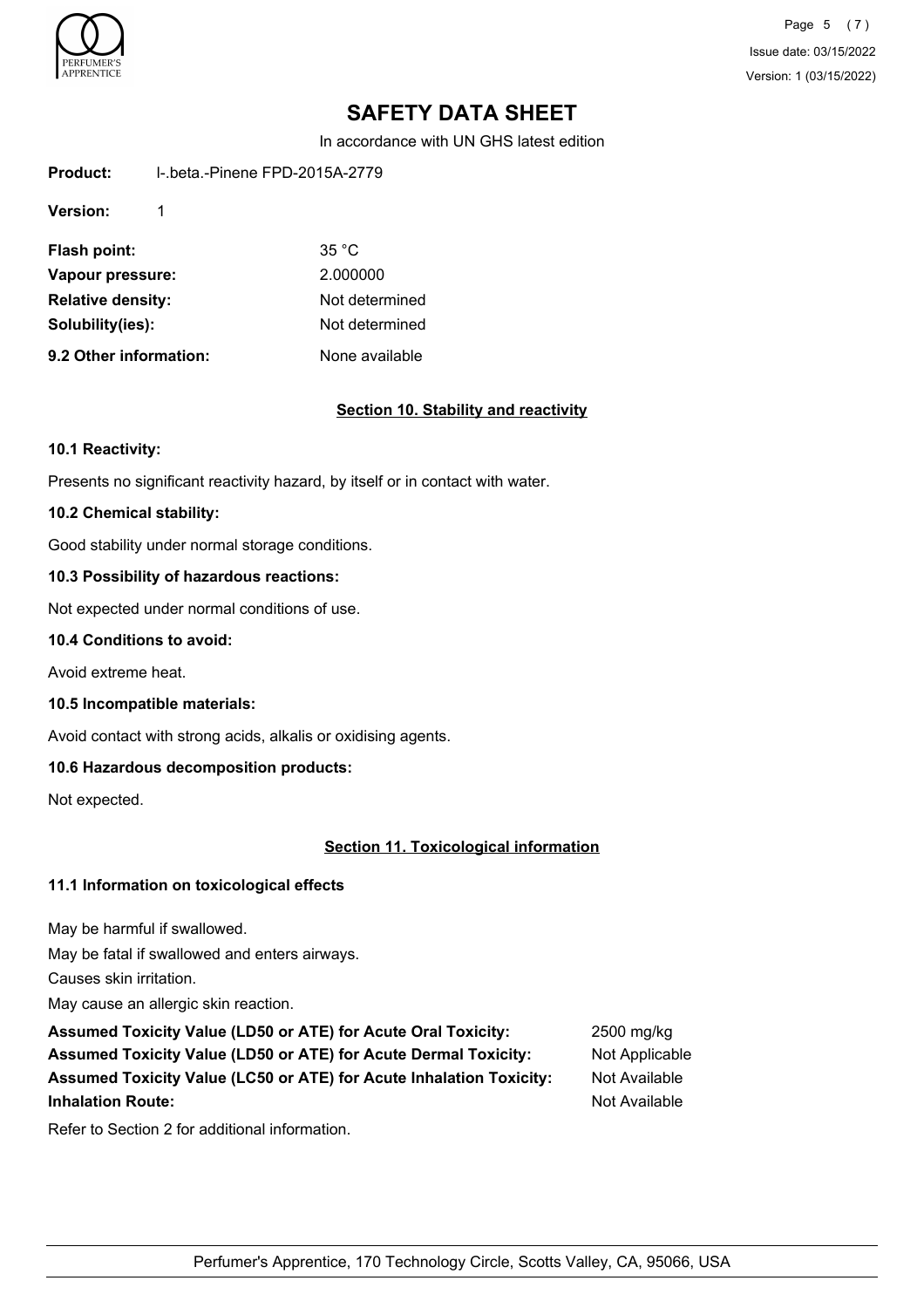

In accordance with UN GHS latest edition

**Product:** l-.beta.-Pinene FPD-2015A-2779

**Version:** 1

## **Section 12. Ecological information**

#### **12.1 Toxicity:**

Very toxic to aquatic life with long lasting effects.

| 12.2 Persistence and degradability: | Not available |
|-------------------------------------|---------------|
|-------------------------------------|---------------|

**12.3 Bioaccumulative potential:** Not available

**12.4 Mobility in soil:** Not available

**12.5 Results of PBT and vPvB assessment:**

This substance does not meet the PBT/vPvB criteria of REACH, annex XIII.

**12.6 Other adverse effects:** Not available

#### **Section 13. Disposal considerations**

#### **13.1 Waste treatment methods:**

Dispose of in accordance with local regulations. Avoid disposing into drainage systems and into the environment. Empty containers should be taken to an approved waste handling site for recycling or disposal.

### **Section 14. Transport information**

| 14.1 UN number:                    | UN2319                                          |
|------------------------------------|-------------------------------------------------|
| 14.2 UN Proper Shipping Name:      | TERPENE HYDROCARBONS, N.O.S. (I-.beta.-Pinene)  |
| 14.3 Transport hazard class(es):   | 3                                               |
| <b>Sub Risk:</b>                   |                                                 |
| 14.4. Packing Group:               | Ш                                               |
| <b>14.5 Environmental hazards:</b> | This is an environmentally hazardous substance. |
| 14.6 Special precautions for user: | None additional                                 |
| 14.7 Packaging Bulk:               | 242                                             |

### **Section 15. Regulatory information**

### **15.1 Safety, health and environmental regulations/legislation specific for the substance or mixture**

None additional

#### **15.2 Chemical Safety Assessment**

A Chemical Safety Assessment has not been carried out for this product.

### **Section 16. Other information**

**Key to revisions:**